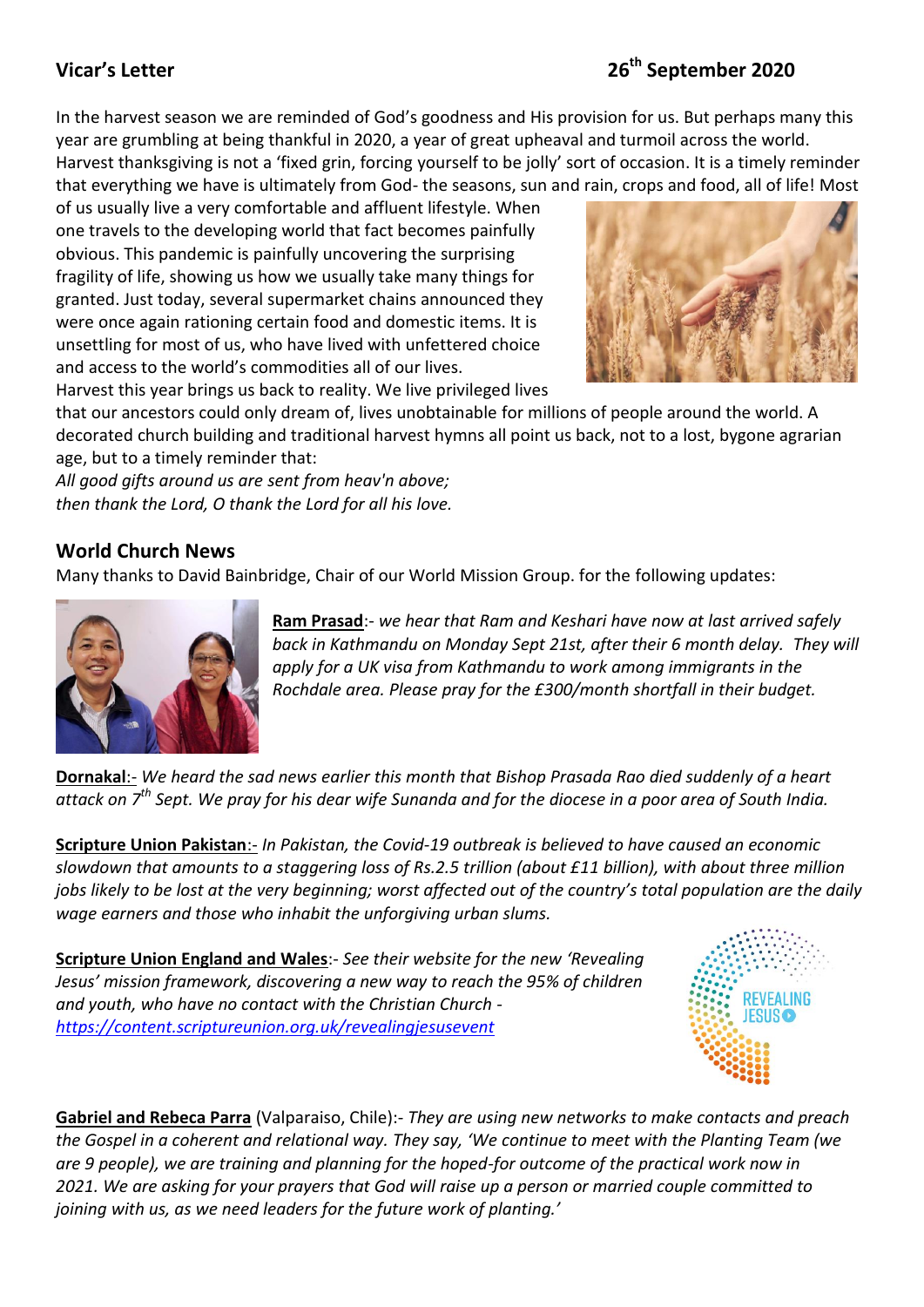#### **iServe Africa**

*This is the first year we are supporting this strategic ministry in East Africa, based in Kenya. They train local church leaders through apprenticeship schemes. Leader, Harrison Mungai, is in the photo, far right.*



### **Changes to our Pattern of Worship**

The Parochial Church Council (PCC) is constantly reviewing our services so that we are always being faithful to God, meeting the needs of the local community, and making our public worship welcoming and accessible. As a parish church serving a wide diversity of people, we need to be offering a variety of styles of worship and engaging with contemporary needs. We are now offering both a return to physical services (with all the necessary COVID restrictions in place) and online services for those who cannot physically attend. We are not able to offer a full pattern of Sunday services yet, but are cautiously moving forward. On the 23<sup>rd</sup> September the PCC passed two resolutions:



Book of Common Prayer (1662) - Holy Communion

**The PCC resolves to alter the pattern of worship**. 'At the 10am service the 1st Sunday of each month will be Service of Holy Communion (with choir, using the family communion liturgy), 2nd Sunday an all-age service, 3rd and 4th Sundays informal worship. If there is a 5th Sunday it will be a Holy Communion (with choir, using the traditional liturgy). No changes are proposed to the services at 8am or 6pm, which will continue as before.

Once this pattern has been in place for a reasonable period it will be reviewed, no later than the end of 2021.'

**COVID update**: 'The 8am service will resume on the first Sunday of October. The evening service will resume as soon as COVID restrictions allow.'

Please do pray for the PCC, as together with the Vicar, they lead the church forward in faith.

## **Small Groups**

We have a number of small groups that happen throughout the year to help us grow in our discipleship and faith. They cater of all different types of people, from a huge range of different backgrounds. Learning together in fellowship and being accountable to one another is greatly valued- you will be warmly welcome in one of these groups!